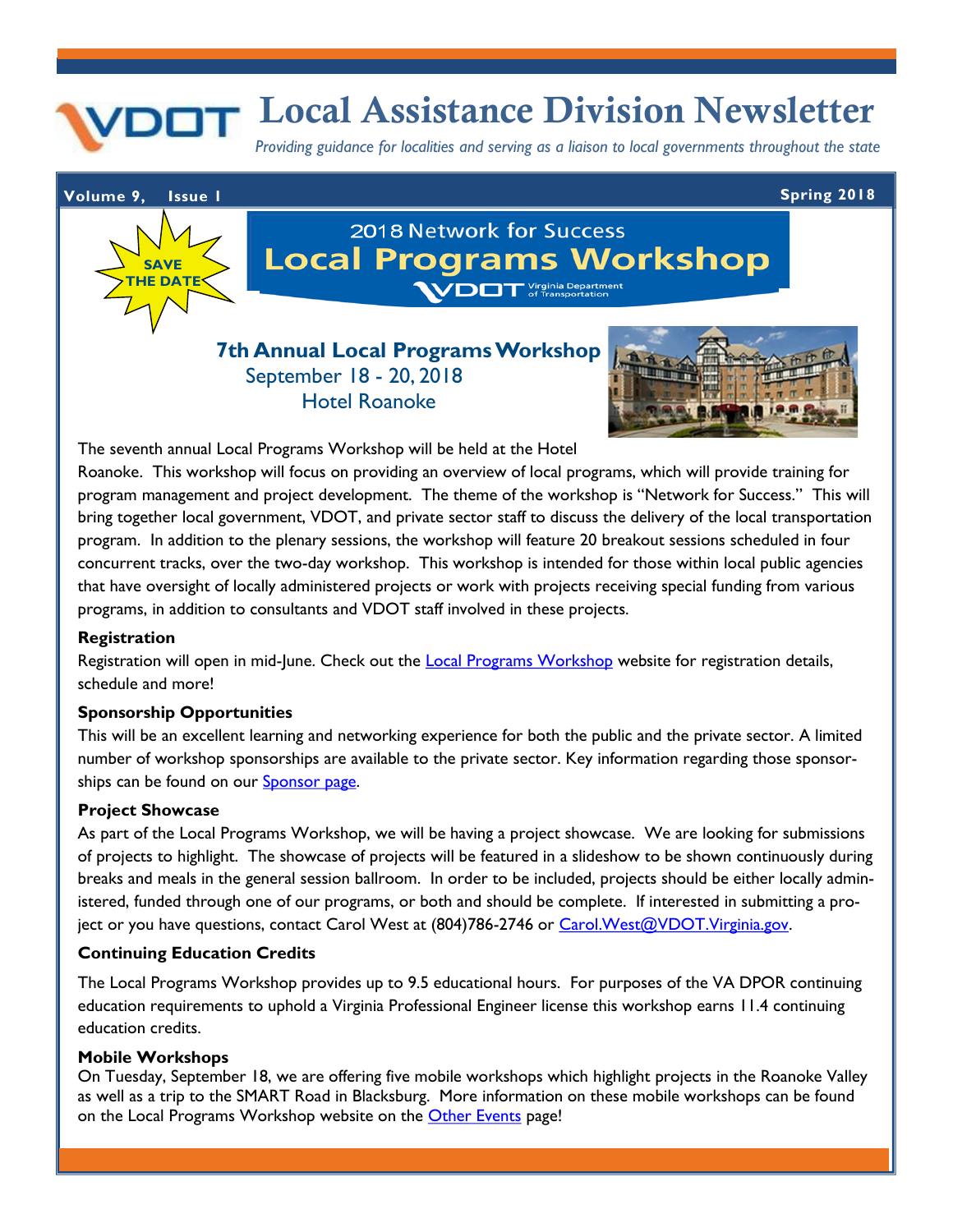### **DASHBOARD 4.0 Goes Live July 1st**

VDOT has been preparing for a major upgrade of its original project Dashboard. The new Dashboard 4.0 will be available to the general public by July 1st. The new Dashboard is still focused on on-time and on-budget project delivery but also has more focus on monitoring interim milestones throughout the project development process to help identify potential issues and get the project back on track. Similar to the SMART Scale Dashboard, the new Dashboard increases the use of the yellow status for all projects to provide a "warning track" if a project activity deadline is approaching. Improved functionality and reporting capabilities have also been incorporated into the new Dashboard. A soft launch of the new Dashboard occurred this spring to provide VDOT staff and localities an opportunity to become familiar with and to provide feedback on, the features of the Dashboard 4.0, and also to review existing project data for any needed updates. With locally administered projects representing a large percentage of the transportation program in Virginia, Dashboard 4.0 will provide a separate view for locally administered projects that allows localities to quickly view data on projects they are managing. The increased visibility of interim milestones will allow more up to date and accurate information to be readily available for all projects. Several enhancements are currently underway based on feedback provided from localities including the ability to download data viewed and the ability to offer comments to further explain the overall project status.

One new feature notable to local governments is the inclusion of Project Delivery (Construction) information that will be the responsibility of local government staff to enter and maintain. VDOT is finalizing a new application that will allow localities to provide important updates during construction through an easy to use SMART Portal data entry site. In the past project data updates could only be made by VDOT. The use of this tool and providing construction contract information, dates and expenditure updates will be effective for locally administered projects having an Award date of July 1, 2018 and beyond. Reporting this interim construction data was already in effect for SMART Scale projects. VDOT is working to implement this application for the July 1 release date and additional details will be forthcoming in the very near future. If you have specific questions on a project status shown in Dashboard, the project contacts identified on the Dashboard are your best resource for project specific updates.

# **VALUE ENGINEERING**

**THRESHOLD CHANGE**

The 2018 General Assembly enacted legislation changing the Value Engineering (VE) threshold from \$5M to \$15M. View the [2018 VE legislation.](https://lis.virginia.gov/cgi-bin/legp604.exe?181+sum+HB134) 



Effective July 1, 2018, the  $$15M$  threshold applies to any project that has not had a Final Scoping/PFI Meeting as of the July 1, 2018 date. Additionally, the \$15M was clarified as applying to project construction value, "The Department shall employ value engineering in conjunction with any project that has an *estimated construction cost of more that \$15 million* on any highway system using criteria established by the Department".

The legislation also clarified that Value Engineering is not required on design-build or PPTA projects.

The VDOT Value Engineering team is available to assist local governments with their VE studies. For more information on Value Engineering visit the [VDOT VE website.](http://www.virginiadot.org/projects/VE-default.asp)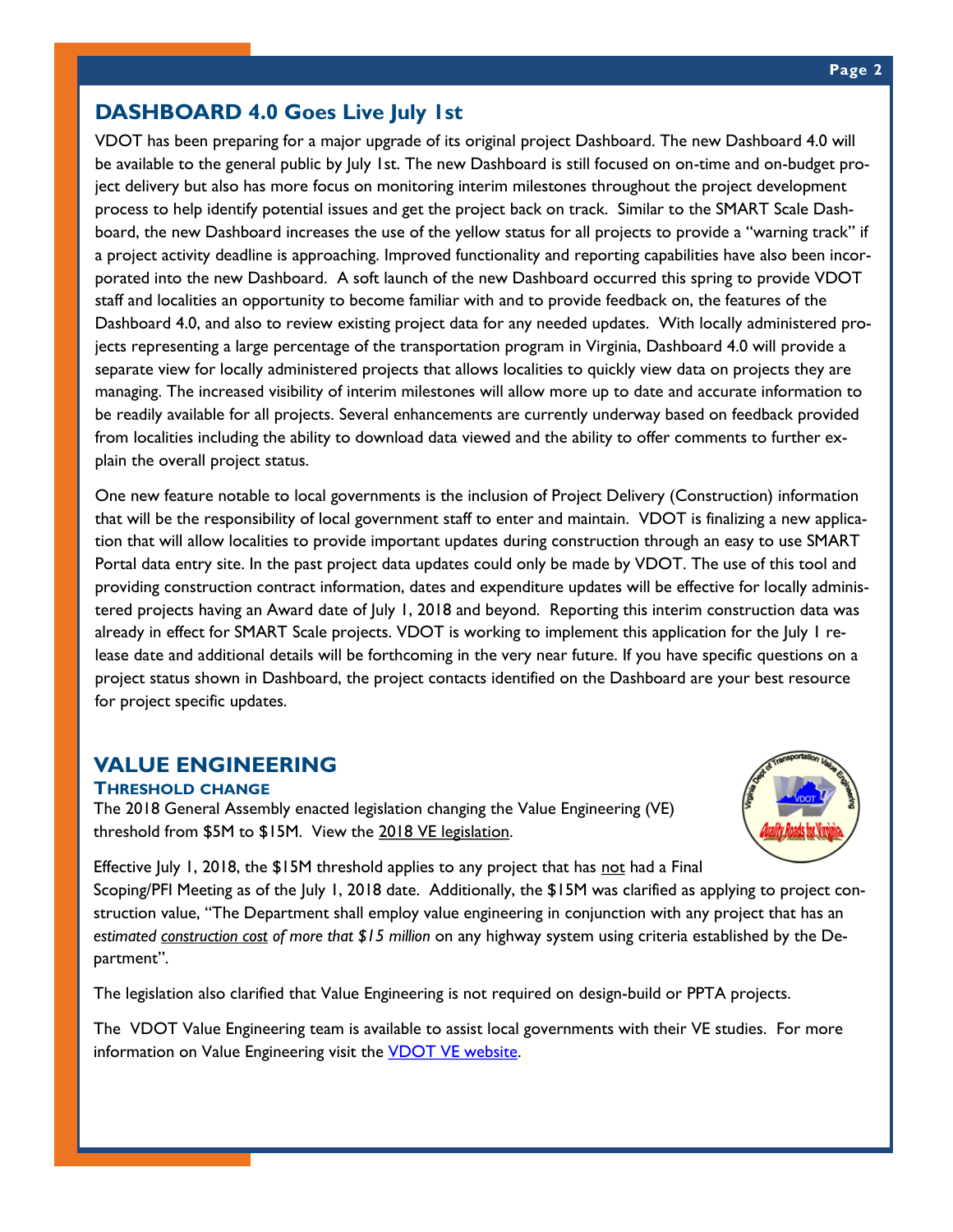# **MATERIALS INSPECTIONS**

**SOURCE INSPECTIONS FOR STRUCTURAL STEEL AT FABRICATION FACILITIES** An issue has been identified relating to inspections of structural steel not occurring at the source/plant. Per LAP Manual [Section 13.2.3](http://www.virginiadot.org/business/resources/local_assistance/LAD_LAP_manual_final/CH13_Project_Delivery-Dec-2017.pdf) and Table 1 within this section, structural steel is required to be inspected at the source/plant by an AWS certified inspector.

VDOT Materials Division's Structures section has a consultant contract for third party QA inspection at fabrication plants (Source Inspections) for structural steel elements available for LPA (locality) use. LPA's also have the option to hire a qualified third party inspection agency to perform Source Inspections at the fabrication facility.

When an LPA hires a consultant to provide inspection services on their behalf, the consultant *must be hired to perform QA inspection at the fabrication site*. Welding inspections must be performed by a Certified Welding Inspector (CWI) at the fabrication site *before welding, during welding, and after welding*. It is unacceptable to wait until the steel structure arrives at the project location to perform inspections.

It is recommended that he LPA request that VDOT perform these inspections since VDOT will typically have the inspectors on call at or near the source plants. If the LPA chooses to use their own consultant services, the LPA must submit the inspector's qualifications and the C-25 form to the VDOT Construction Project Monitor (CPM) for review and approval. Regardless of whether the LPA wants to secure their own consultant or have VDOT provide the on-site inspection at the fabrication facility, the C-25 indicating the fabrication facility should be provided well ahead of the scheduled fabrication to ensure there is sufficient time for review and approval of the inspector. As a reminder, the Inspector for the owner is defined in AASHTO/AWS codes as the QA Inspector.

VTM 33 further describes the activities the QA Inspector shall undertake during fabrication as follows:

- Insure that proper preparation is made of material to be welded
- Surfaces to transmit bearing are in proper contact
- Proper Welding procedures are followed
- Only qualified Welders with current certifications covering the type of welding are performing the work
- The space or gap that is to be welded is within AWS code tolerance
- The electrodes used in welding meet specifications
- Insure magnetic particle and radiographic testing is perform
- Report Non Conformance to owner

A secondary issue has occurred after a structural element has been fabricated and no QA inspection has taken place. In these cases, the LPA often requests the structures section of the VDOT Materials Division to accept a visual inspection after fabrication. This is neither acceptable nor appropriate and VDOT is not legally or procedurally in a position to perform or accept this type of QA inspection after fabrication.

There is no distinction made for pedestrian bridges in VDOT's requirements for projects that are federally funded or will be VDOT maintained or AASHTO standards which all state funded locally maintained projects must meet. The takeaway... all fabricated structures and other items as noted on Table 1 in Section 13.2.3 of the LAP Manual require inspections at the production facility that must occur to meet federal and/or AASHTO standards. VDOT is experienced with these requirements and will perform these source inspections for LPAs. Visual Inspection after the welding is complete at the project site is not sufficient. Questions regarding source inspections can be directed to your district Project Coordinator or Construction Project Manager and they will coordinate with the appropriate VDOT staff.

*Welding inspections must be performed by a Certified Welding Inspector (CWI) at the fabrication site before welding, during welding,*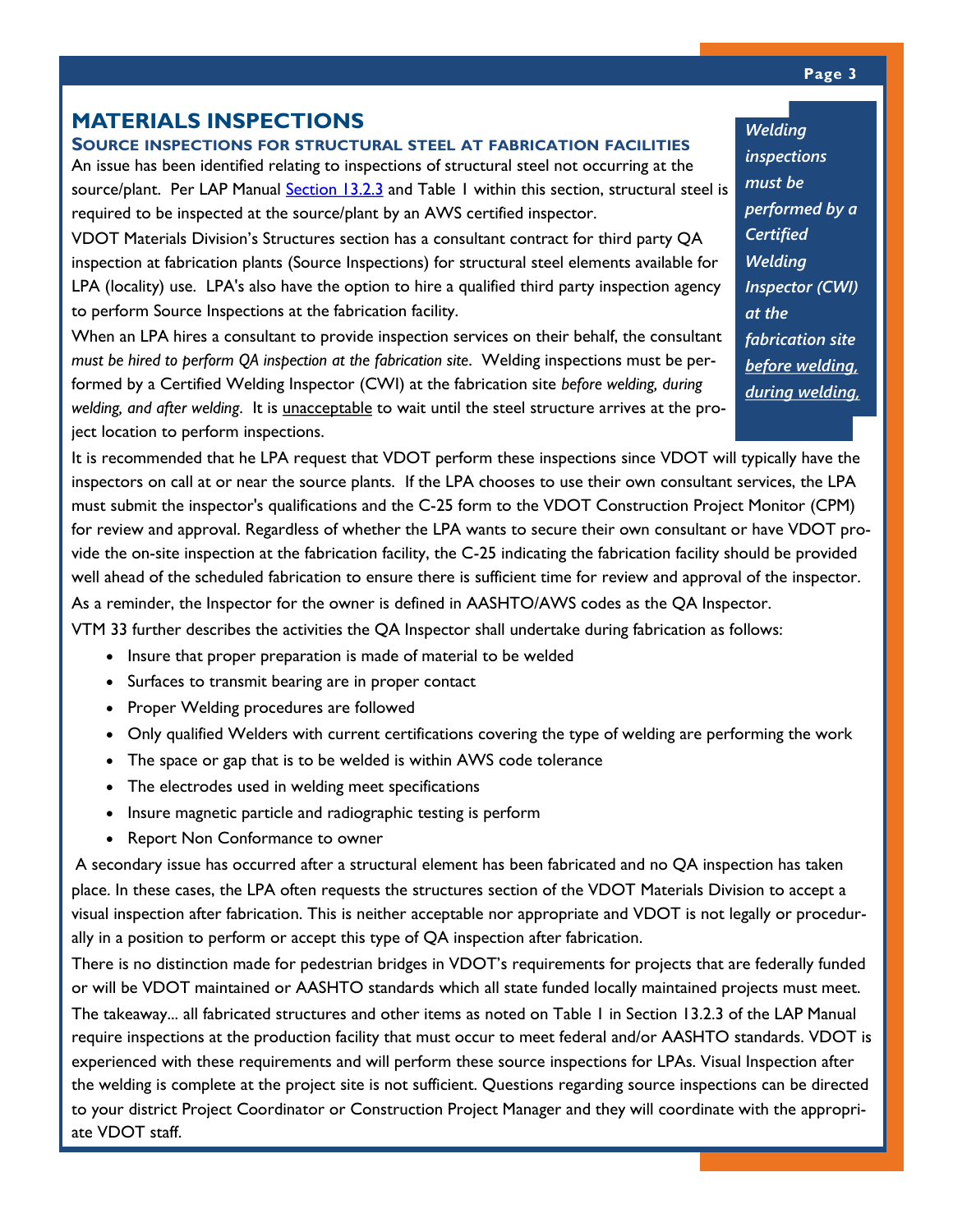### **NEW TOOL**

### **PROJECT INFORMATION REPORT**

The Local Assistance Division recently announced the addition of a new report to provide localities a summary of information for all of their projects. The report includes basic project information that is extracted from VDOT's iSYP suite applications-the systems that maintain much of the project related data. The report includes general project information, current estimates, current programming schedule, SYP allocations (final approved each June), current expenditures, and schedule activities and dates.

This new report (Project Information Report) is posted on the LAD external website located under the Local [Projects](http://www.virginiadot.org/business/local-assistance-locallyAdministered.asp) section.

*IMPORTANT NOTE:* Best results are achieved when opening in Internet Explorer (IE). If opened in Chrome, the drop-down tier selections (bookmarks) will not display automatically.

Upon accessing the report at the link above, users will first select the respective project's VDOT District. Then, users will use a series of drill-down selections to navigate to individual projects. Both locally administered and VDOT administered projects are available via the new reporting tool.

Additionally, we would like to provide a reminder of the existing tools that are available that can benefit local governments that are locally administering projects and others. In addition to the [LAP Manual](http://www.virginiadot.org/business/locally_administered_projects_manual.asp) and [Starter Pack](http://www.virginiadot.org/business/locally_administered_projects_manual.asp) on the LAP webpage, there are a number of templates available on *[VDOT's forms page](http://vdotforms.vdot.virginia.gov/SearchResults.aspx?lngDivisionID=37) and on-line training*.

# **FUNDING PROGRAMS**

### **STATE OF GOOD REPAIR (SGR) PROGRAMS PRIMARY EXTENSION**

The Commonwealth Transportation Board (CTB) approved local paving projects for the FY19 Primary Extension Program at their May 15<sup>th</sup> meeting. In order to qualify to apply for funds, projects were required to have a Combined Condition Index (CCI) less than 60. Scoring criteria included considerations for NHS, prior year expenditures, CCI value and traffic volume.

This year, our application process kicked off on November 9th and applications were due January 31st. This was the first year applications were submitted through VDOT's Smart Portal. Utilizing the Smart Portal allowed us to auto populate a significant amount of information that localities previously had to key in. The SMART Portal also allowed localities to identify candidate projects using a map feature which simplified project selection. Total funds available were \$6.9M State of Good Repair and \$14.4M CTB Formula. Applications scored totaled 162 with requests for funding over \$41.9M. A total of 75 projects were fully funded in 33 localities with the available funding.

Again this year projects received an exception to the federal process that allowed the projects to be developed as state funded. To allow localities time to procure contractors to meet federal guidelines, an exception to the federal process has been granted until Fiscal Year 2021.

Local Assistance is developing a de-allocation process for local paving projects. Projects not advertised within 6 months and completed within the fiscal year funds were received may be subject to de-allocation. If a locality is unable to complete a project within the timeline, a letter/email with the reason should be submitted to the District and Central Office Local Assistance Division prior to the advertisement due date.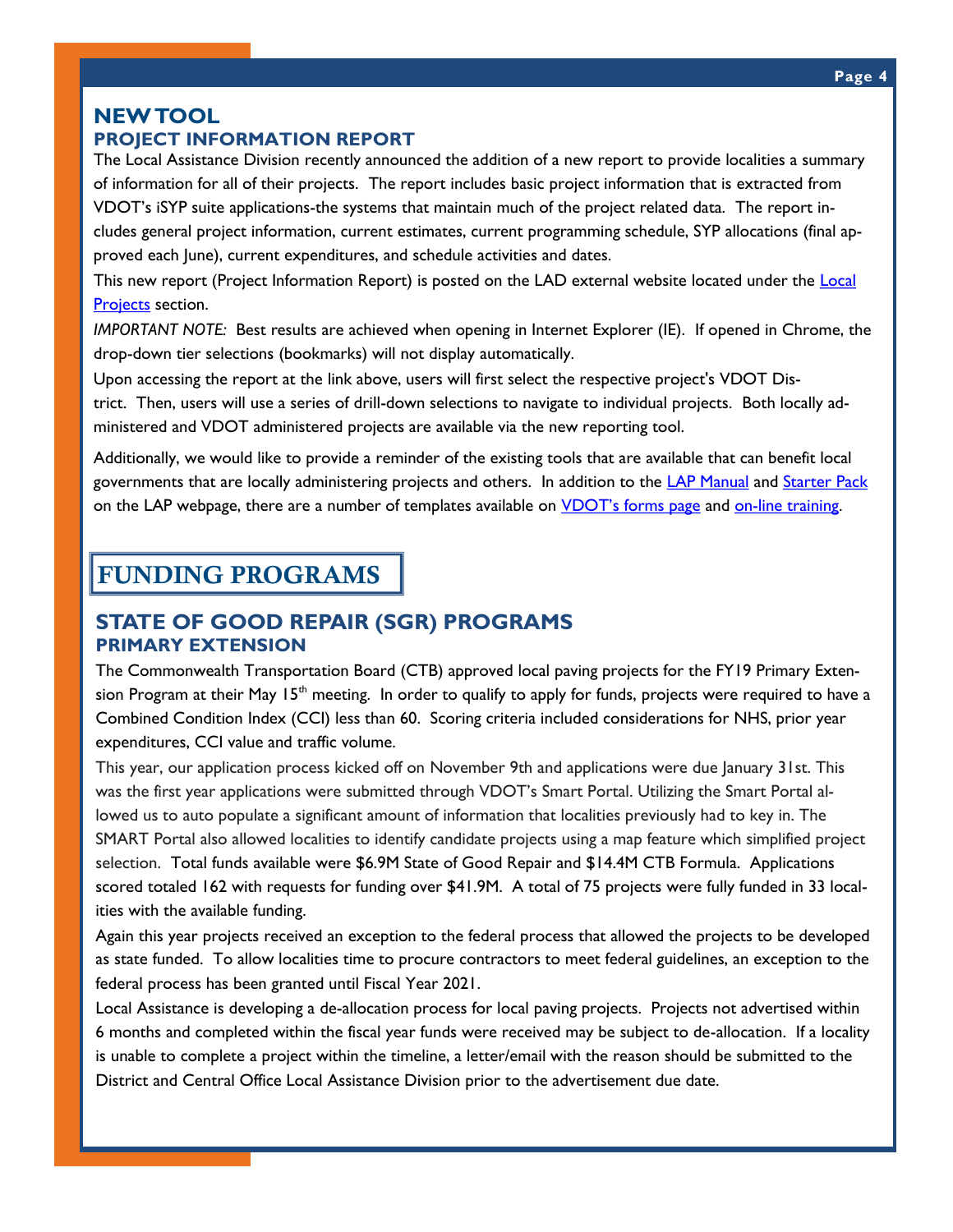# **STATE OF GOOD REPAIR (SGR) PROGRAMS CONTINUED LOCALLY OWNED BRIDGES**

Applications for the FY19 program were accepted on January 31, 2018. Projects are being recommended for funding for the FY19 SYIP and are anticipated to be approved at the June 2018 CTB meeting.

More information on the Primary Extension program and Locally Owned Bridges can be found on our external website on the **[Funding Programs](http://www.virginiadot.org/business/local_assistance_division_funding_programs.asp)** page.

### **REVENUE SHARING PROGRAM SPRING 2018**

At its June  $20<sup>th</sup>$  meeting, the Commonwealth Transportation Board (CTB) is expected to review the list of project requests and take action on the approval of FY19 and FY20 Revenue Sharing Program allocations. Each application has been reviewed for a determination of eligibility and prioritized according to criteria established under Section 33.2-357 of the *Code of Virginia* with funding recommended according to program guideline procedures. The combined



budget for FY19 and FY20 along with funds that have previously been de-allocated by the CTB will provide \$217 million in state matching funds. Application requests for the two fiscal years exceeded the available amount of funding. Therefore, according to the Revenue Sharing Program Guidelines, locality requests for projects that meet the first priority criterion are recommended for full funding. Also, each locality's total project request, up to \$1 million, for applications meeting the second priority criteria are recommended for funding. However, locality total requests exceeding \$1 million for projects meeting second priority criteria will be pro-rated at approximately 92%, as the available funding will have been exhausted. The list of requests, which includes the priority status, is currently posted and the list of approved project allocations will be posted on the Local Assistance Division website shortly after the CTB approval.

Due to the new biennial applications cycle, the next application period for Revenue Sharing funding will be in 2019. Solicitation for applications will be in the spring of 2019 and will be for funding allocated in FY21 and FY22. Applicants are reminded, as a requirement per the *Code of Virginia*, in order for a new project to be classified at the highest priority, it must be established to meet a need in the Statewide Transportation Plan (or, VTrans) or be identified as a specific line item in the locality's approved capital improvement plan (CIP) at the time of application submittal. Now is the time to start planning for the next cycle!

VDOT's Local Assistance Division has begun its review of project candidates for the annual de-allocation process for the Revenue Sharing Program. Any project that has not been initiated within two fiscal years of receiving the allocation, has not incurred expenditures within the past 24 months, or has been completed for six months and has a surplus is a candidate for the de-allocation of funds. Localities with existing projects are strongly encouraged to ensure these projects are progressing and funding is being spent within the established timeline. More information on the de-allocation process can be found on our external website under the [Revenue Sharing](http://www.virginiadot.org/business/local-assistance-access-programs.asp) section.

# **TRANSPORTATION ALTERNATIVES SET-ASIDE**

Tentative selections for the Transportation Alternatives (TA) Set-Aside program have been made for both FY19 and FY20. The cumulative award amounts are currently posted on our external [website](http://www.virginiadot.org/business/prenhancegrants.asp) on the Transportation [Alternatives](http://www.virginiadot.org/business/prenhancegrants.asp) page. These selections were included in the Six Year Plan (SYP) public hearings and will be finalized when the SYP is approved by the Commonwealth Transportation Board (CTB) in June.

We will begin preparing Project Administrative Agreements soon, however federal funds typically will not be available until the new federal fiscal year begins October 1, 2018.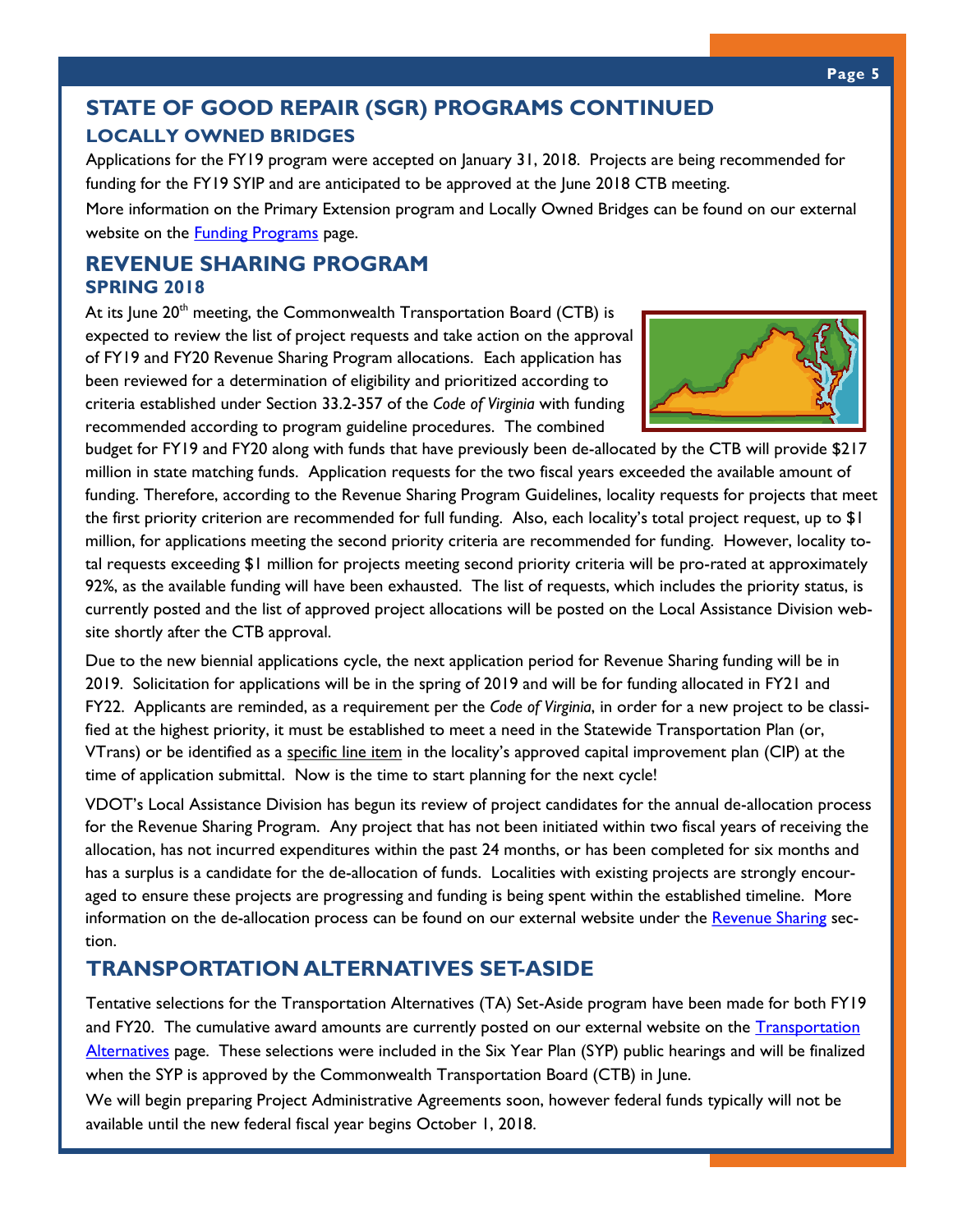#### **Page 6**

# **LAP MANUAL UPDATES**

Local Assistance Division recently completed significant updates to the LAP Manual.

Significant chapter updates include:

- State Funded Projects and Special Programs (CH5)
- Project Development Overview/Summary (CH9)
- Consultant Procurement (CH11)
- Project Development (CH12)
- Project Delivery (CH 13)
- Environmental (CH15)
- Right of Way (CH16)
- Civil Rights (CH17)
- Financial Management and Reimbursement (CH19)



For details on updates, please refer to the Detailed Update Summary for [December 2017](http://www.virginiadot.org/business/resources/local_assistance/LAD_LAP_manual_final/December_2017_Update_Summary.docx) and [April 2018](http://www.virginiadot.org/business/resources/local_assistance/LAD_LAP_manual_final/February_2018_update_summary.pdf) located on LAD's website.

Additionally, there are minor updates to several other chapters which include incorporation of the UCI and TA requirements and differences.

# **ON-TIME ADVERTISEMENT OF LAP'S**

On-time project delivery is a key performance measure for both VDOT and locally administered projects. We periodically report on-time advertisement of locally administered projects as a measure of program success. This information is tracked via VDOT's Dashboard and other VDOT reporting applications. The chart below (right side) illustrates on-time advertisements for Non-SMART Scale LAP's and SMART Scale LAP's through March 31, 2018. This information is provided to VDOT's Chief Deputy Commissioner quarterly. Construction Advertisement Commitments are also reported (see table on left below). This information is provided to VDOT's Deputy Chief Engineer bi-weekly. Other performance reports are available at the following [website](http://www.virginiadot.org/business/locally_administered_project_construction_advertisement_commitments.asp) and on our "Outside VDOT" team site. If you would

like access to the team site, please contact John Simmers at (804)786-2571.

LAP Construction Advertisement Commitments for CY2018 Reported through first quarter, 2018

Project Count **Estimated Construction Value** Planned 180 Planned \$264M Actual 48 Actual  $\frac{48}{100}$  Actual \$65M

### **Locally Administered Projects On-Time Advertisements**